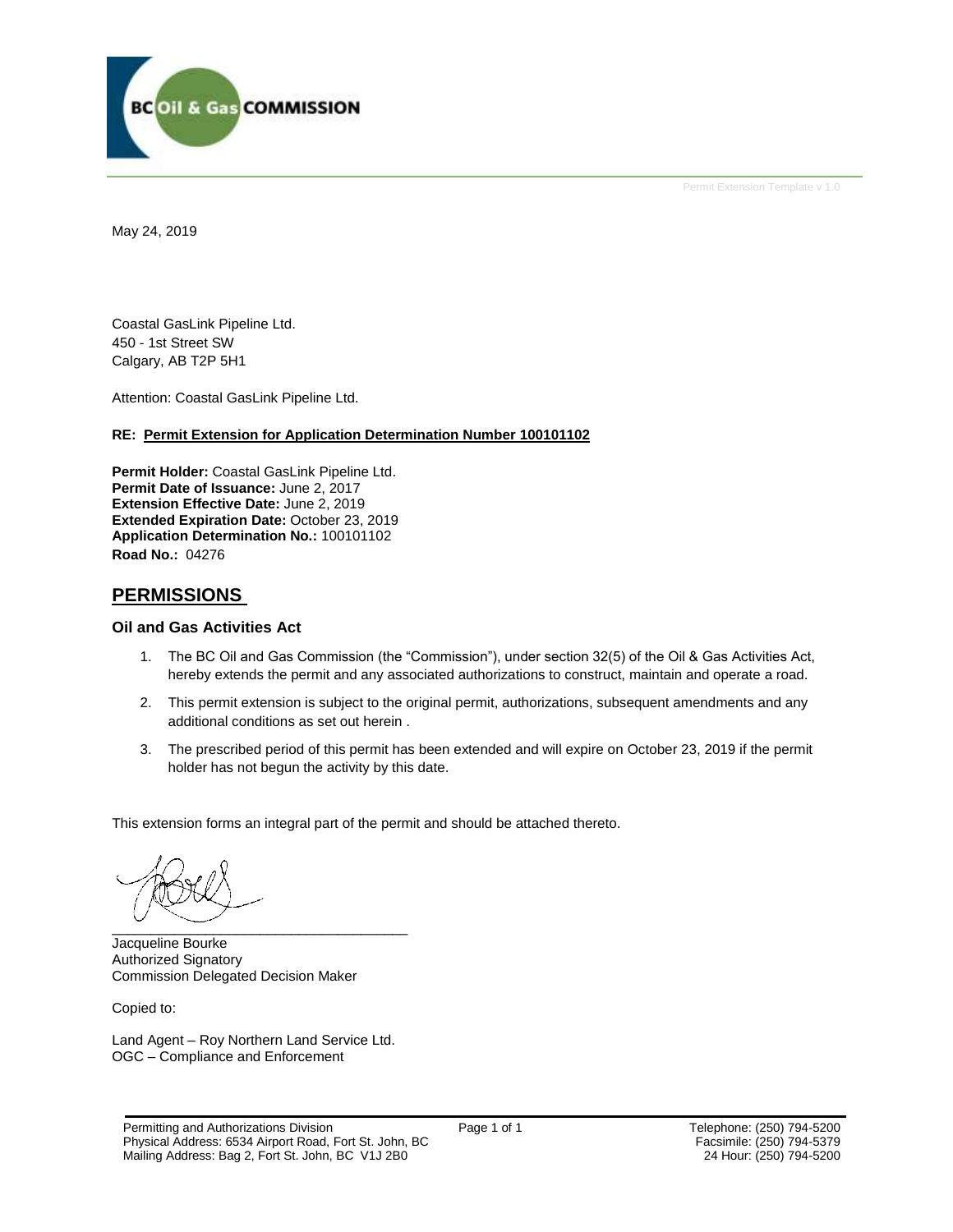

OGAA Permit Template v 3.6

June 2, 2017

Coastal GasLink Pipeline Ltd. 450 – 1st Street Calgary, AB T2P 5H1

[Attention:](#page-1-0) Coastal GasLink Pipeline Ltd.

#### **RE: Determination of Application Area Number 100101102**

**[Permit Holder:](#page-1-0)** Coastal GasLink Pipeline Ltd. **[Date of Issuance:](#page-1-0)** June 2, 2017 **[Effective Date:](#page-1-1)** June 2, 2017 **[Application Submitted Date:](#page-1-0)** January 31, 2017 **Application [Determination Number](#page-1-0)**: 100101102 **Approved Disturbance Footprint:** 1.121 ha

## **ACTIVITIES APPROVED**

**[Road Number No.:](#page-1-0) 04276 <b>[Segment No.:](https://bi.bcogc.ca/Application%20Processing/Interactive%20Reports/(BIL-041)%20AMS%20Decision%20Summary.aspx) 1** 

<span id="page-1-1"></span>

# **GENERAL PERMISSIONS, AUTHORIZATIONS and CONDITIONS**

### **PERMISSIONS**

#### **Oil and Gas Activities Act**

- <span id="page-1-0"></span>1. The BC Oil and Gas Commission, under section 25 (1) of the *Oil and Gas Activities Act*, hereby permits the Permit Holder referenced above to carry out the following activities subject to the conditions contained herein, any applicable exemptions and authorizations:
	- a) To construct, maintain and operate an oil and gas road as detailed in the Activity Details tables below.
- 2. The permissions and authorizations granted under this permit are limited to the area identified in the spatial data submitted to the Commission in the permit application as identified and dated above; herein after referred to as the 'activity area'.

#### **Petroleum and Natural Gas Act**

3. Pursuant to section 138(1) of the *Petroleum and Natural Gas Act,* the Permit Holder is permitted to enter, occupy and use any unoccupied Crown land located within the activity area to carry out the oil and gas activities and related activities permitted, or authorized herein.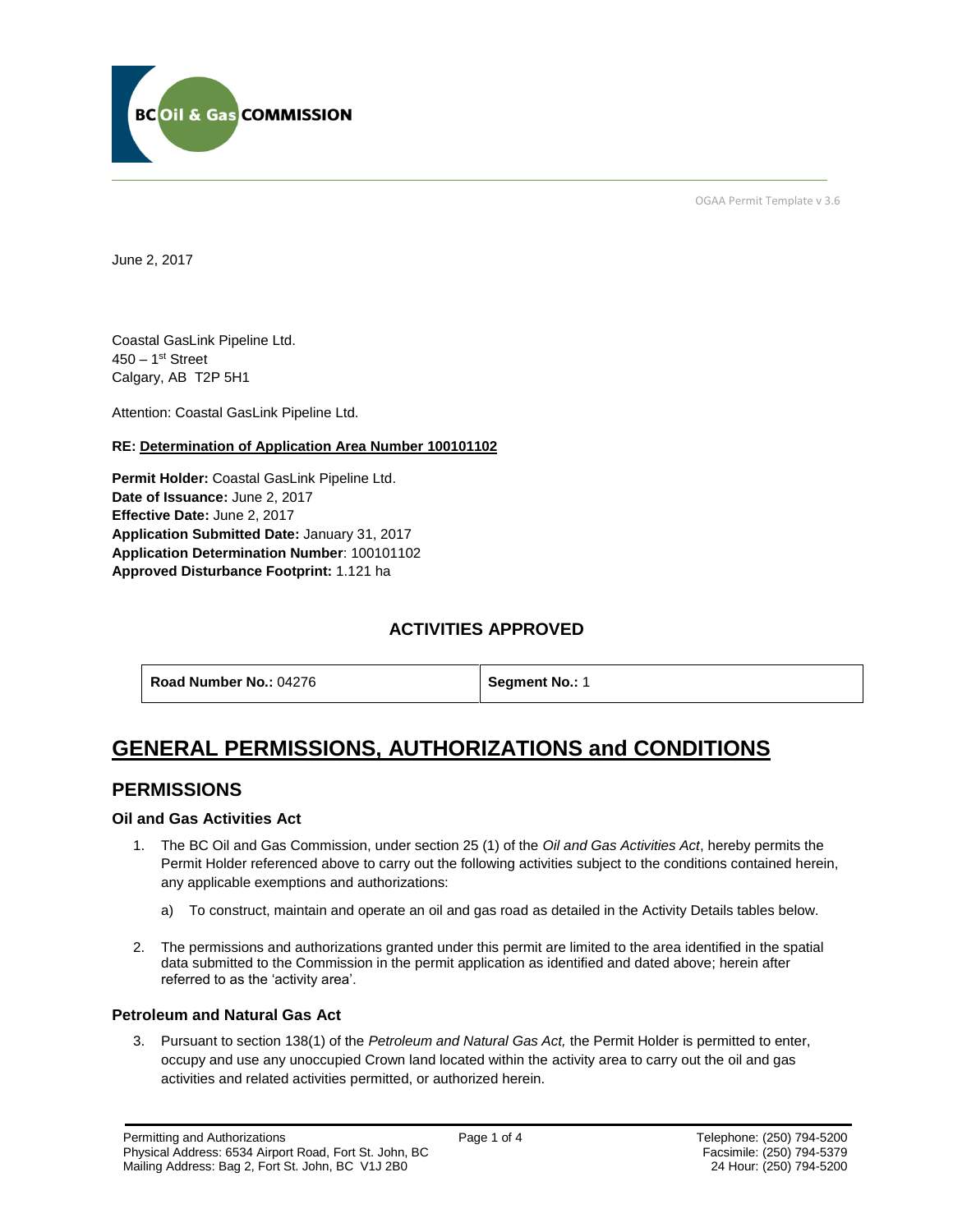Application Determination number: 100101102 Date Issued: June 2, 2017

- a) The permission to occupy and use Crown land does not entitle the Permit Holder to exclusive possession of the area.
- b) The total disturbance within the activity area must not exceed the total approved disturbance footprint as referenced above.

## **AUTHORIZATIONS**

#### **Forest Act**

2. The Commission, pursuant to section 47.4 of the *Forest Act*, hereby authorizes the removal of Crown timber from the activity area under the cutting permits associated with the Master Licence(s) as follows:

> **[Master Licence to Cut No.:](#page-1-0)** M02341 **[Cutting Permit No.:](#page-1-0)** 26 **[Timber Mark No.:](#page-1-0)** MTC058 **[Total New Cut:](#page-1-0)** 0.460 ha **[Forest District](https://ams-crd.bcogc.ca/crd/)**: (DPG) Prince George Natural Resource District **[Region:](#page-1-1)** Interior

3. The cutting permits are deemed spent upon the submission of the post-construction plan or upon either the cancellation or expiry of the activities authorized under the permit.

## **CONDITIONS**

#### **Notification**

- 4. A notice of construction start must be submitted prior to the commencement of activities under this permit 48 hours before or as per the relevant legislation if longer than 48 hours. Notification must submitted via Kermit for pipelines and facilities. For all other activity types notification must be submitted through [OGC.ExternalNotifications@bcogc.ca.](mailto:OGC.ExternalNotifications@bcogc.ca)
- 5. Within 60 days of the completion of construction activities under this permit, the Permit Holder must submit to the Commission a post-construction plan as a shapefile and PDF plan accurately identifying the location of the total area actually disturbed under this permit. The shapefile and plan must be submitted via eSubmission.
- 6. The Permit Holder must notify Carrier Sekani Tribal Council a minimum of five (5) days prior to commencement of construction activities.
- 7. The Permit Holder must notify Lheidli T'enneh First Nation a minimum of five (5) days prior to commencement of construction activities.
- 8. The Permit Holder must notify Nak'azdli First Nation a minimum of five (5) days prior to commencement of construction activities.

#### **General**

- 9. The rights granted by this permit in relation to unoccupied Crown land are subject to all subsisting grants to or rights of any person made or acquired under the *Coal Act, Forest Act, Land Act, Mineral Tenure Act, Petroleum and Natural Gas Act, Range Act, Water Sustainability Act* or *Wildlife Act*, or any extension or renewal of the same.
- 10. The Permit Holder must not assign, sublicense or permit any person to use or occupy any Crown land within the activity area, other than its employees, contractors or representatives, without the Commission's written consent.
- 11. The Permit Holder must ensure that any Crown land within the activity area is maintained in a condition so as to minimize hazards, including but not limited to hazards associated with storage of materials and equipment.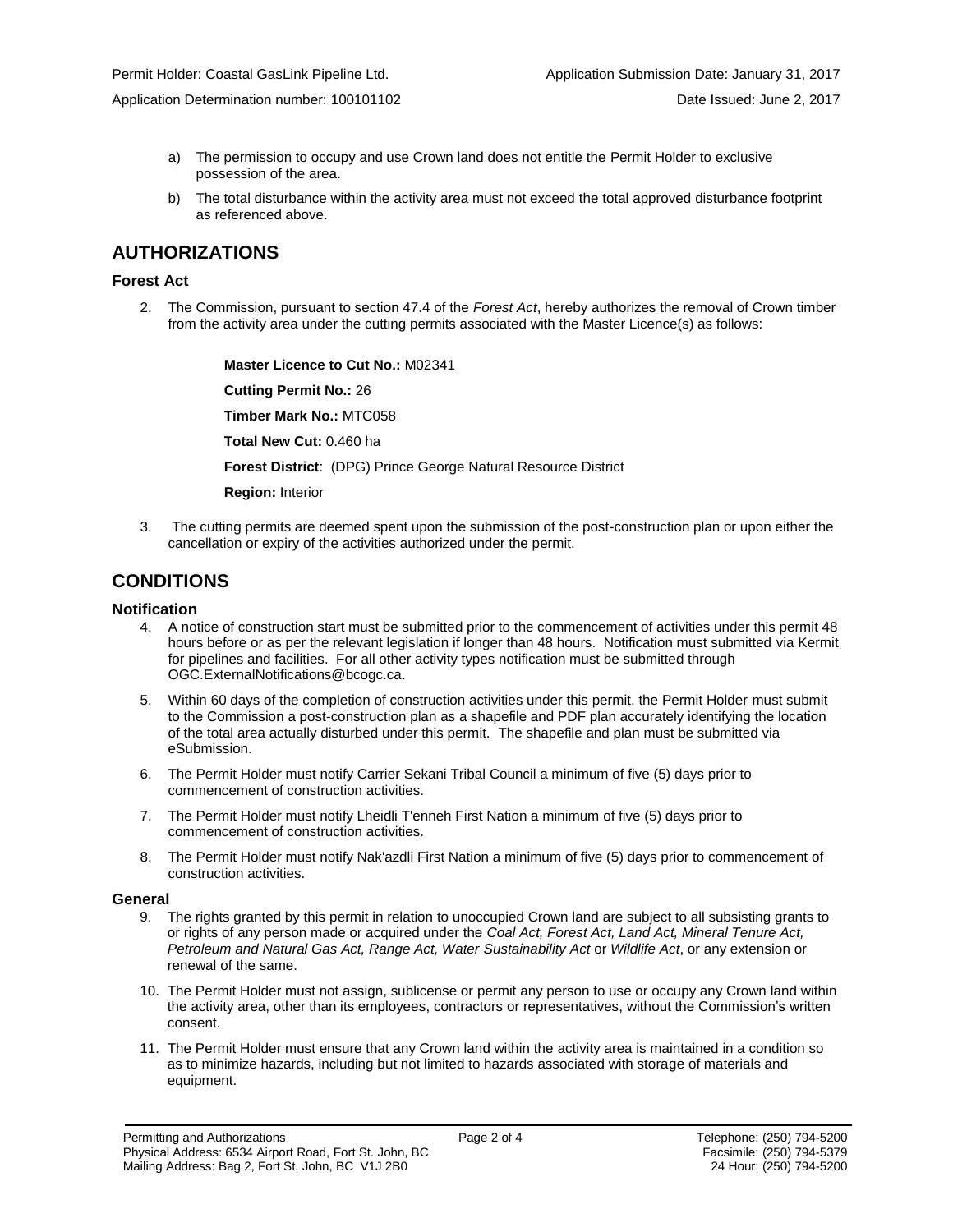12. The Permit Holder must ensure that any Crown land within the activity area is maintained free of garbage, debris and unused equipment.

#### **Environmental**

- 13. Construction activities must not result in rutting, compaction or erosion of soils that cannot be reasonably rehabilitated to similar levels of soil productivity that existed on the operating area prior to the construction activities taking place.
- 14. Any temporary access must be constructed and maintained in a manner that provides for proper surface drainage, prevents pooling on the surface, and maintains slope integrity.

#### **Clearing**

- 15. The Permit Holder is permitted to fell any trees located on Crown land within 1.5 tree lengths of the activity area that are considered to be a safety hazard according to *Workers Compensation Act* regulations and must be felled in order to eliminate the hazard. Trees or portions of these trees that can be accessed from the activity area without causing damage to standing timber may be harvested.
- 16. The holder of the cutting permit must pay to the government, stumpage and any waste billing determined in accordance with the terms of this authorization.
- 17. The authorized cutting permit does not grant the Permit Holder the exclusive right to harvest Crown timber from the activity area. Authority to harvest some or all of the timber may be granted to other persons. The Permit Holder's right to harvest timber applies to any timber found on the site at the time they undertake harvesting activities.
- 18. All harvested Crown Timber must be marked with the cutting permit's associated Timber Mark.
- 19. Stumpage for Cutting Permit No. 26 will be calculated in accordance with the Interior Appraisal Manual as amended from time to time.
- 20. Any waste assessments applied under the Master Licence to Cut are subject to the merchantability specifications and monetary waste billing requirements in the Provincial Logging Residue and Waste Manual specific to the region associated with the Cutting Permit authorization.

#### **Archaeology**

- 21. If artifacts, materials or things protected under section 13(2) of the *Heritage Conservation Act* are identified the Permit Holder must, unless the Permit Holder holds a permit under section 12 of the *Heritage Conservation Act* issued by the Commission in respect of that artifact, feature, material or thing:
	- a) immediately cease all work in the vicinity of the artifacts, features, materials or things;
	- b) immediately notify the Commission and the Archaeology Branch of the Ministry of Forests, Lands and Natural Resource Operations; and
	- c) refrain from resuming work in the vicinity of the artifacts, features, materials or things except in accordance with an appropriate mitigation plan that has been prepared in accordance with the *Heritage Conservation Act* and approved by the Archaeology Branch of the Ministry of Forests, Lands and Natural Resource Operations.

## **ACTIVITY SPECIFIC DETAILS PERMISSIONS, and CONDITIONS**

#### **ROAD**

**Land Area Number:** 100001779 **Road Number:** 04276 **Road Type:** Long-Term - All-Weather

#### **ACTIVITY DETAILS**

**Seg No.:** 1 **From: N** 6026564.16 **E** 488364.228 **To**: N 6026934.043 **E** 488223.757